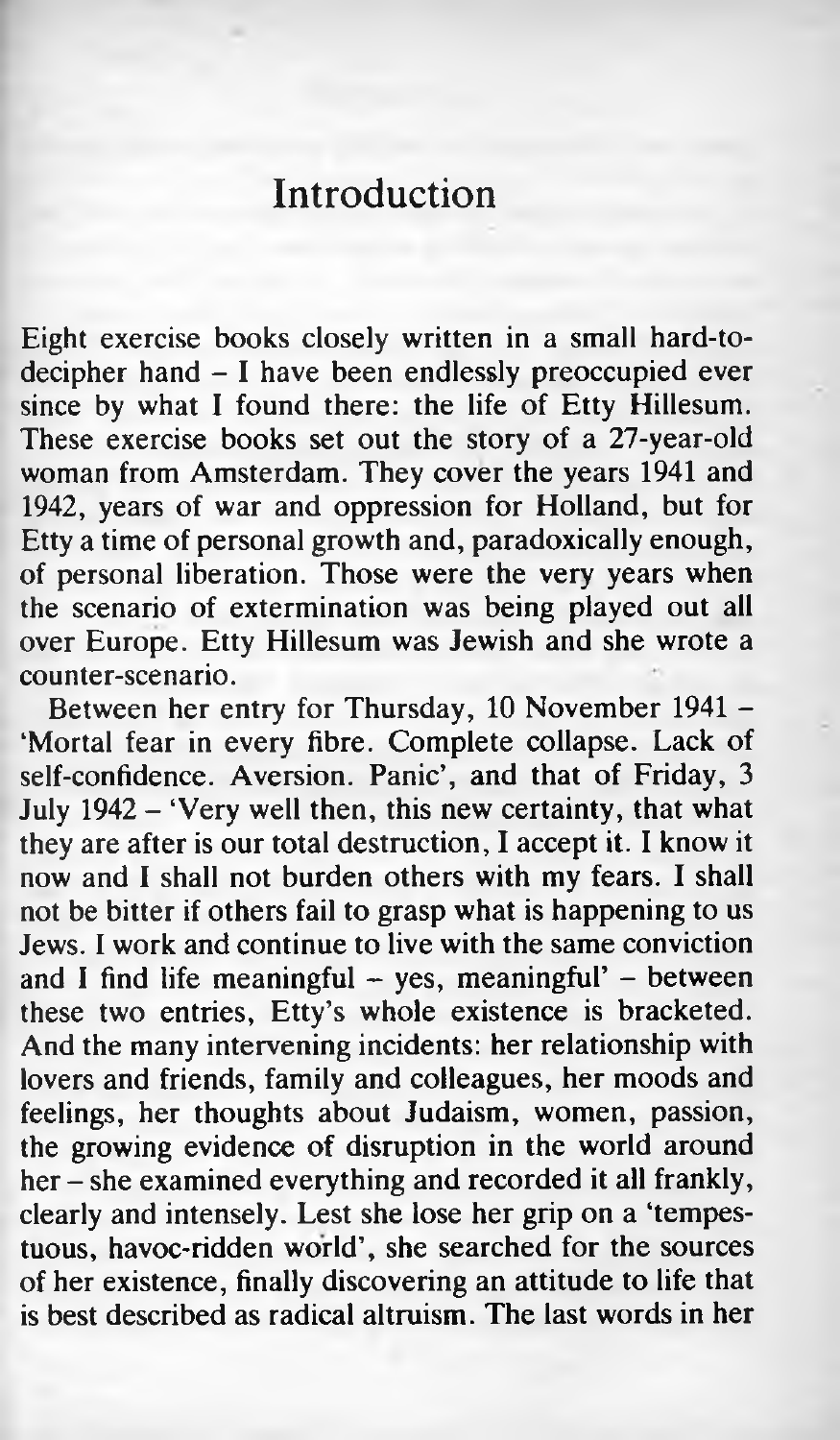diary are: 'We should be willing to act as a balm for all wounds.'

The diary begins on Sunday, 9 March 1941. In late January or early February of that year she had met a man who was to become the focus of all her thoughts and emotions. That man was Julius Spier, the founder of 'psychochirology', i.e. the study and classification of palm prints. Spier – to whom Etty refers as S. throughout – was a Jewish emigrant from Berlin, born in Frankfurt on 25 April 1887. He had once been a bank manager, and over the years discovered a talent for reading hands and palms. He also founded a publishing house, took singing lessons and then moved to Zürich for analysis training under Carl Gustav Jung. It was Jung who persuaded him to turn 'psychochirology' into a full-time profession.

Wherever Spier went, he attracted disciples. In 1939 he joined his sister in The Netherlands. His children, Ruth and Wolfgang, stayed on in Germany with his non-Jewish wife, from whom he had been divorced in 1935. A very unusual man, Spier has been called a 'magical personality' by many of his admirers, especially women. And indeed he seems to have had a most unusual gift for reading people's life from their palms, and for interpreting the results with rare psychological insight. These sober facts cannot, of course, hope to convey the restorative effect his work had on a great many people.

For Etty, at least, he became a catalyst, setting her on the path to which she first tried to give a name on Sunday, 9 March – on a constant search for the essential, the truly human, in dramatic opposition to the inhumanity around her. One can follow her and even identify with her in her struggle with the forces of self and the forces of history.

In the process Etty developed a religious sensibility which gives her writings an enormous spiritual dimension. The word 'God' occurs in even her earliest entries although there she uses it - we often do in daily speech -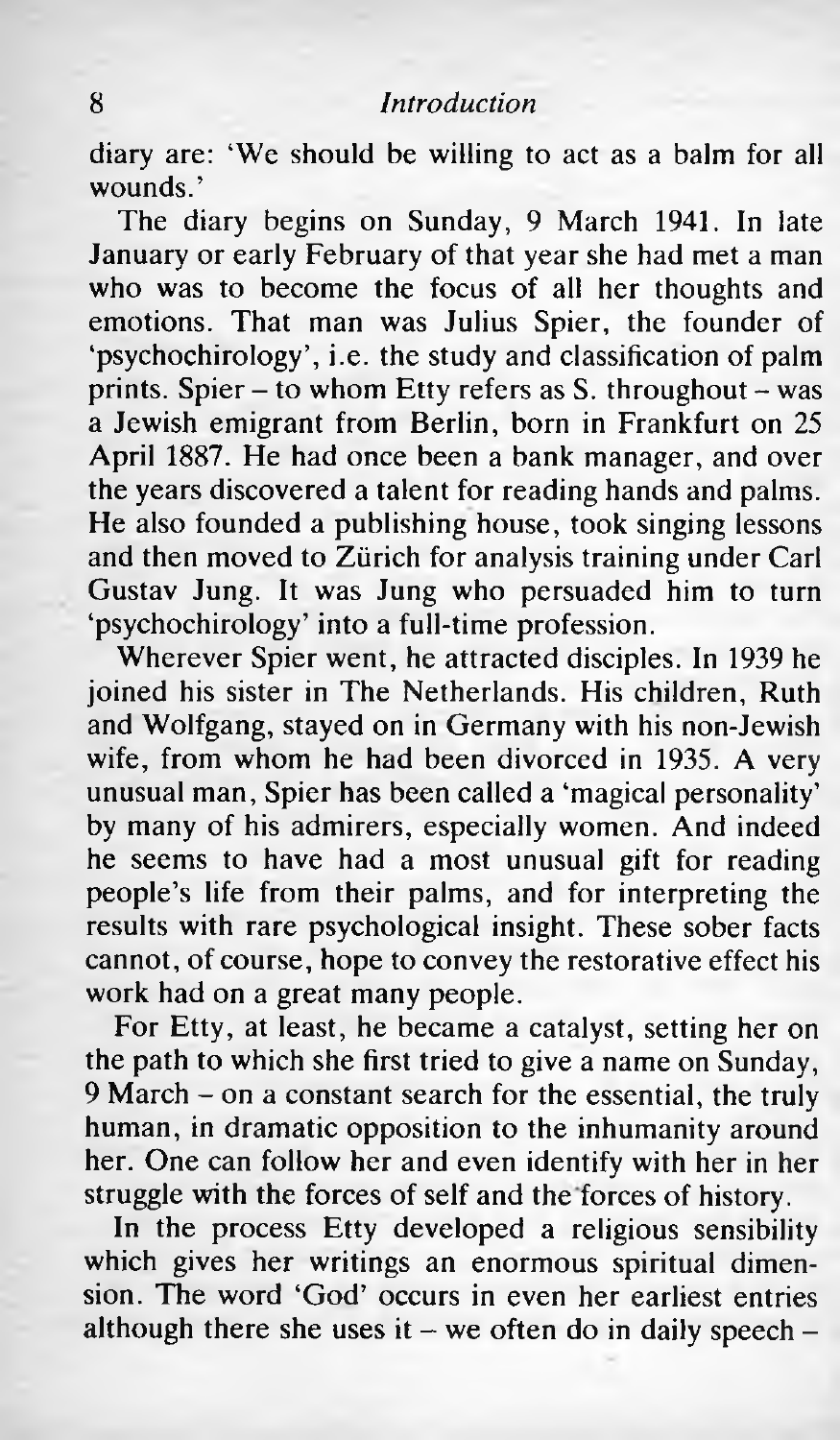almost unconsciously. Gradually, however, she moves towards an even more intense dialogue with the divine. Etty's entries completely change style whenever she addresses God, and she addresses Him regularly, without the least embarrassment. Her religiosity is totally unconventional. In Holland now Christians and Jews are claiming Etty as someone who is typically Christian or typically Jewish - an unprofitable discussion, because Etty chooses her own way. She has her own religious rhythm - not inspired by church or synagogue, or by dogmas, theology, liturgy or tradition - all these were completely alien to her. She addresses God as she does herself. 'W hen I pray,' she writes, 'I hold a silly, naive or deadly serious dialogue with what is deepest inside me, which for convenience' sake *I call God.'* And later, 'And that probably best expresses my feeling for life: I repose in myself. And that part of myself, that deepest and richest part in which I repose, is what I call " $God"$ .

The way in which she is sometimes absorbed in her conversation with God seems to be pure mysticism. Was she a mystic? Perhaps, but one who wrote, 'Mysticism must rest on crystal-clear honesty, and can only come after things have been stripped down to their naked reality.' Her mysticism led her not into solitary contemplation but squarely back into the world of action. Her vision had nothing to do with escape or self-deception, and everything to do with a hard-won, steady and whole perception of reality. One can find her God very much in line with her own capacity to see the truth, to bear it and find consolation in it.

We know little about Etty's life before the war. Esther, as her official first name was, was born on 15 January 1914 in Middelburg, where her father, Dr L. Hillesum, taught classical languages. After moves to Tiel and Winschoten he and his family settled down in 1924 in Deventer, a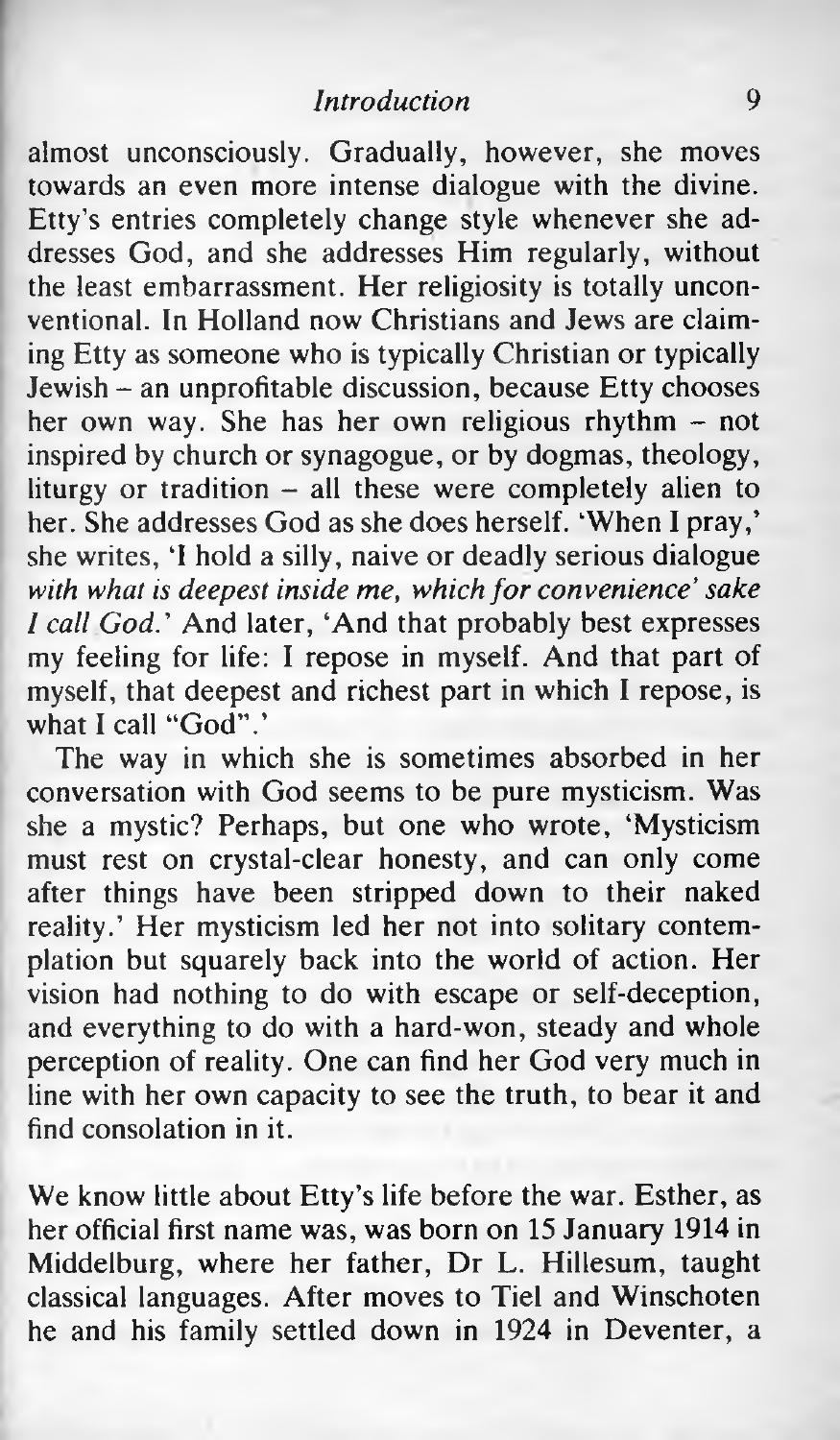medium-sized city in the east of Holland, beautifully situated by the river Ijssel. There he became assistant headmaster and four years later headmaster of the Municipal Gymnasium.

Etty's father was an excellent and disciplined scholar – books and intellectual pursuits filled his life. Etty's mother, Rebecca Bernstein, was Russian by birth, and had fled to The Netherlands after yet another pogrom. She was passionate, chaotic and in almost everything the opposite of her husband. That led to a quite tempestuous marriage in the stately house at 9 Geert Grootestraat and how much that affected the three children I cannot say.

Etty and her brothers Mischa and Jaap were, however, all very intelligent and gifted. Etty's own direction in those days in Deventer was not yet fixed. Witty, vivid, eager to read books and to study philosophy, she was far ahead of her schoolfriends. Mischa was a brilliant musician, who played Beethoven in public at the age of 6. He was considered by many to be one of the most promising pianists in Europe. His talent as a musician dominated the daily course of the household. And the youngest, Jaap, discovered some new vitamins when he was 17, for which he won entrance to all the academic laboratories. This was quite unusual for a medical student. Later he became a doctor.

Etty left her father's school in 1932, went on to take her first degree in Law at the University of Amsterdam, then enrolled in the Faculty of Slavonic Languages. By the time she turned to the study of psychology the Second World War was in full swing and her life had begun to assume the character we discern in these diaries.

Etty's life in Amsterdam is not easy to reconstruct. In her diaries she talks most of the time about two specific groups of people - one belonging to the so-called 'Spiergroup', the other to the 'family' of five with whom she lived in one house. Another part of her life she spent in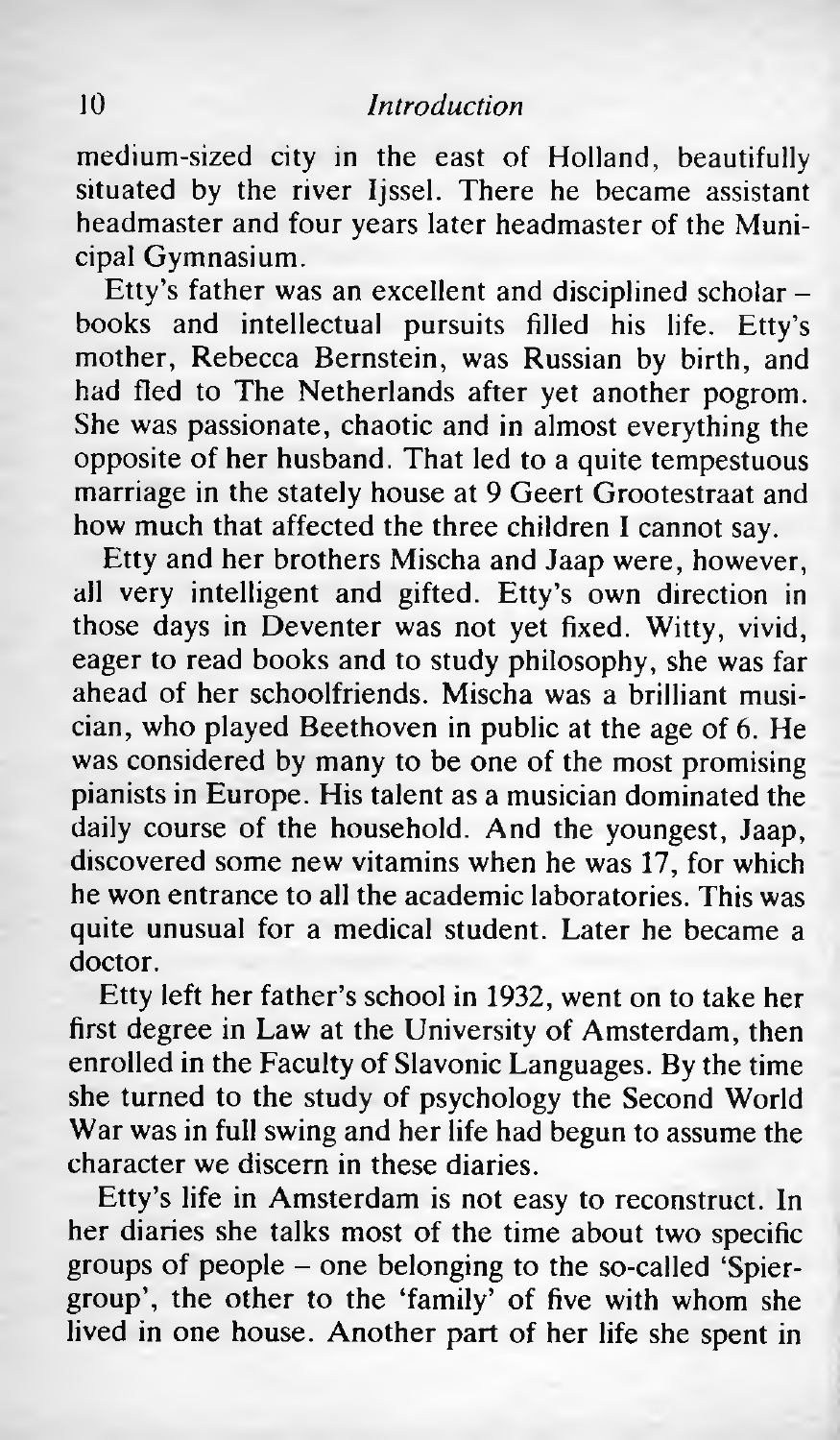the academic world of students and professors of Russian language, such as Professors Van Wijk and Becker, and through them she had connections with leftish student resistance. Becker recommended her as a Russian teacher and sent her pupils, which enabled her to earn some money.

Just before the war Etty moved to 6 Gabriel Metsustraat in South Amsterdam. It was a huge house where she had a room on the third floor overlooking the Museumplein, the main square in Amsterdam with the Concert-hall at one end and the Rijksmuseum at the other, and a skating club in the middle during the winter.

The owner of the house, Han Wegerif, a widower of 62, with his son Hans, aged 21, asked Etty to come to live there as a sort of housekeeper. Besides Han (Etty refers to him mostly as Father Han or Papa Han, although she soon developed an intimate relationship with him) and his son Hans, who was studying economics, there was a German cook called Käthe, a reasonable 'social-democrat' called Bernard, and Maria Tuinzing, a nurse who became one of Etty's best friends. The last two rented their rooms.

The other main circle which Etty describes is the group around Julius Spier, the psychochirologist. She probably met him at the end of January 1941 at a music evening at Mien Kuyper's, where her brother Mischa and another pianist, Evaristos Glassner, played and where Spier used to sing. Adri Holm, Henny Tideman ('Tide'), Dicky de Jonge, Liesl Levie and Etty gathered at 27 Courbetstraat in South Amsterdam where Spier rented a room in the house of the Nethe family. (Etty was separated from him, she writes, 'by three streets, a canal and a little bridge'.) Spier talked with them about palm prints and psychology and he also helped them all individually with therapy. After three or four therapeutic sessions Etty became his assistant ('my Russian secretary'), and after yet a while she became his lover and his intellectual partner.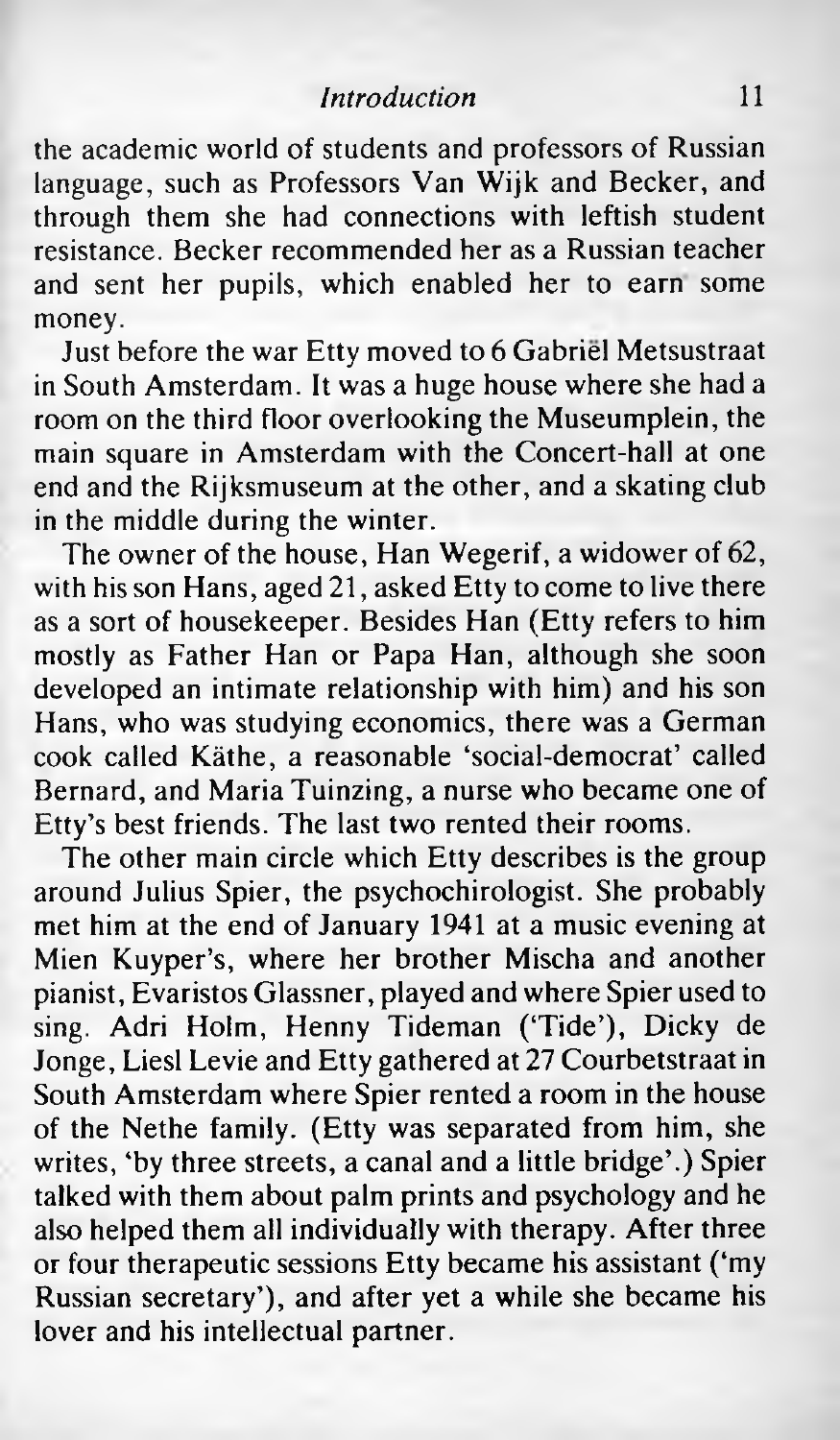In her diary Etty mentions a number of friends and acquaintances using just their first names. It is not essential to an understanding of the diary for us to know anything more about them, and indeed, in most cases I have not been able to find more information about them. Wherever I have thought it important I have added a note.

So far in this introduction I have hardly mentioned the war – intentionally – for Etty's diary is in the first place a journey through her inner world. And that inner world of hers is not governed by the threat of the war – one could almost say that the war is dominated by Etty herself. At the time Etty started writing, however, Holland nevertheless fell more and more into the grip of Germany's reign of terror. After the capitulation in May 1940 the Germans began gradually to isolate the Dutch Jews. When in February 1941 the first anti-pogrom strike in European history broke out in Amsterdam, the Nazis started to raise their pressure on the Jews and on any form of Dutch resistance. Jews were thrown out of their jobs, were forbidden to buy in normal stores, were maltreated, and ghettoes were created and 'working-camps' set up. Then, on 29 April 1942 the star of David was forced upon the Jews: wholesale deportations took place that spring. The Nazic were trying to move all Jews to Westerbork, a transit camp (a '*Durchgangslager')* in the east of The Netherlands not far from the German border. It was not itself an extermination camp but it was in fact the last stop before Auschwitz. Of course the shadow of these measures lies over the diary and Etty too becomes more and more involved in the war.

On 15 July 1942, through the influence of some friends, Etty was given a job as a typist in one of the departments of the Jewish Council. This was a council of twenty important Jews with a staff of several hundred people. As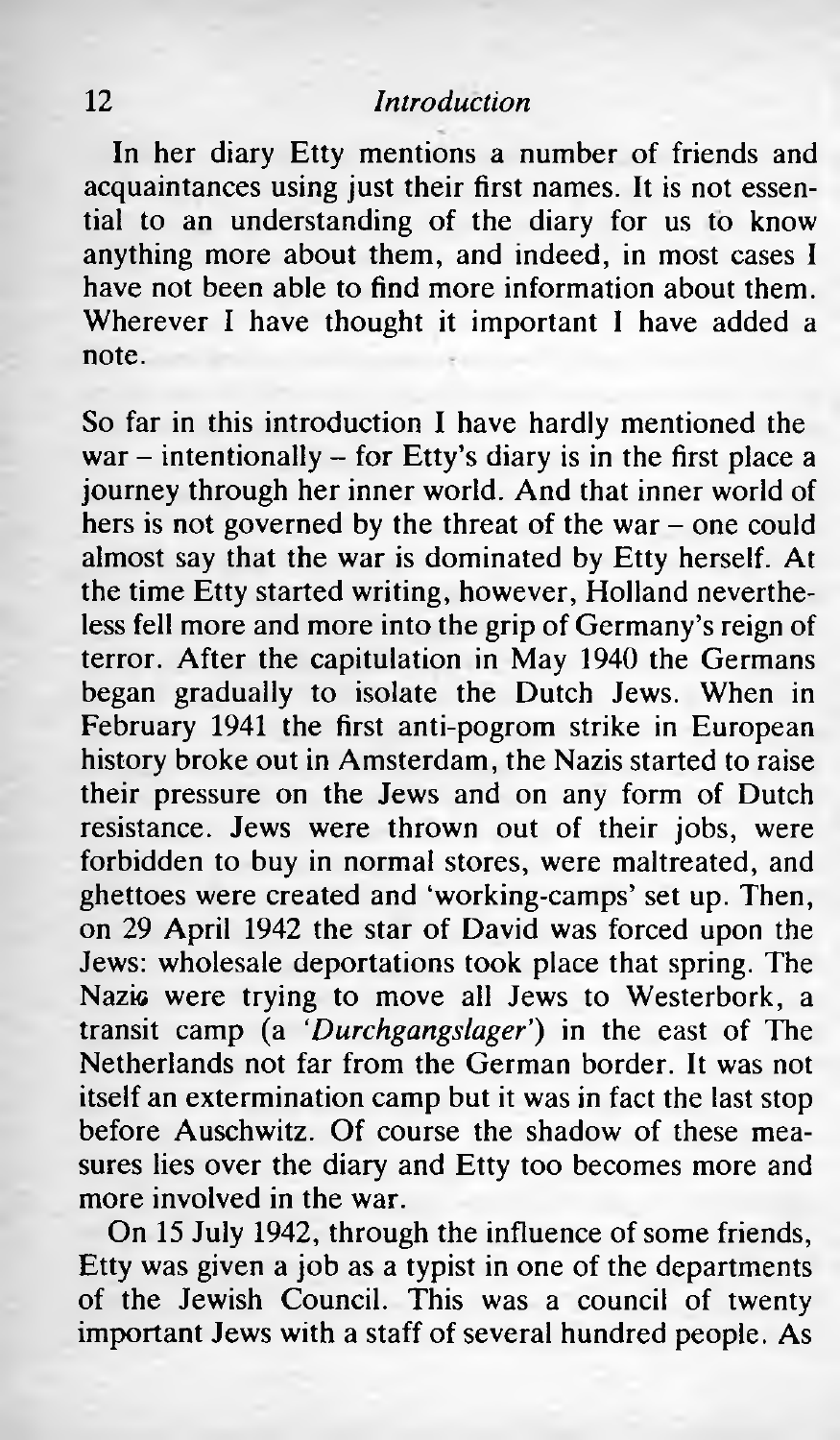in other occupied countries it was an organization that was formed at the instigation of the Germans and was placed between the Nazis and the mass of Jews. The Nazis gave orders to the Council and let it decide how and to whom the orders were handed out. This Council was under the illusion that it could by negotiation save the Jews from the worst. In this way it became a subtle weapon in the hands of the Nazis. (At the same time as Etty started her job a girl named Anne Frank, hidden in a house a few miles farther on, began writing her diary.)

For fourteen days Etty walked to 93 Amstel and back again and called it 'hell'. In the same month the first big round-up took place in Amsterdam and voluntarily Etty decided to go with the trapped Jews to Westerbork. She did not want to escape the fate of the Jewish people. She believed that she could do justice to life only if she did not abandon people in danger, and if she used her strength to bring light into the life of others. Survivors from the camp have confirmed that Etty was a 'luminous' personality to the last.

From August 1942 until September 1943 Etty stayed in Westerbork camp, working in the local hospital; but thanks to a special travel permit from the Jewish Council she was able to travel to Amsterdam a dozen times. She brought letters and messages from people in Westerbork to Amsterdam and even to resistance groups, and picked up medicines to bring back. Etty's health was often very bad and on one occasion she stayed in hospital in Amsterdam during one of her leaves. The last part of her diary is written in Amsterdam after her first stay of a month in Westerbork.

The camp was a community living in fear, doomed by the threat of the weekly transportation train leaving for Poland. Etty's friends in Amsterdam tried to convince her that she had to hide and once there was even an attempt to kidnap her. She refused. On 7 September 1943, Etty, her father and mother and Mischa were placed on 'transport'.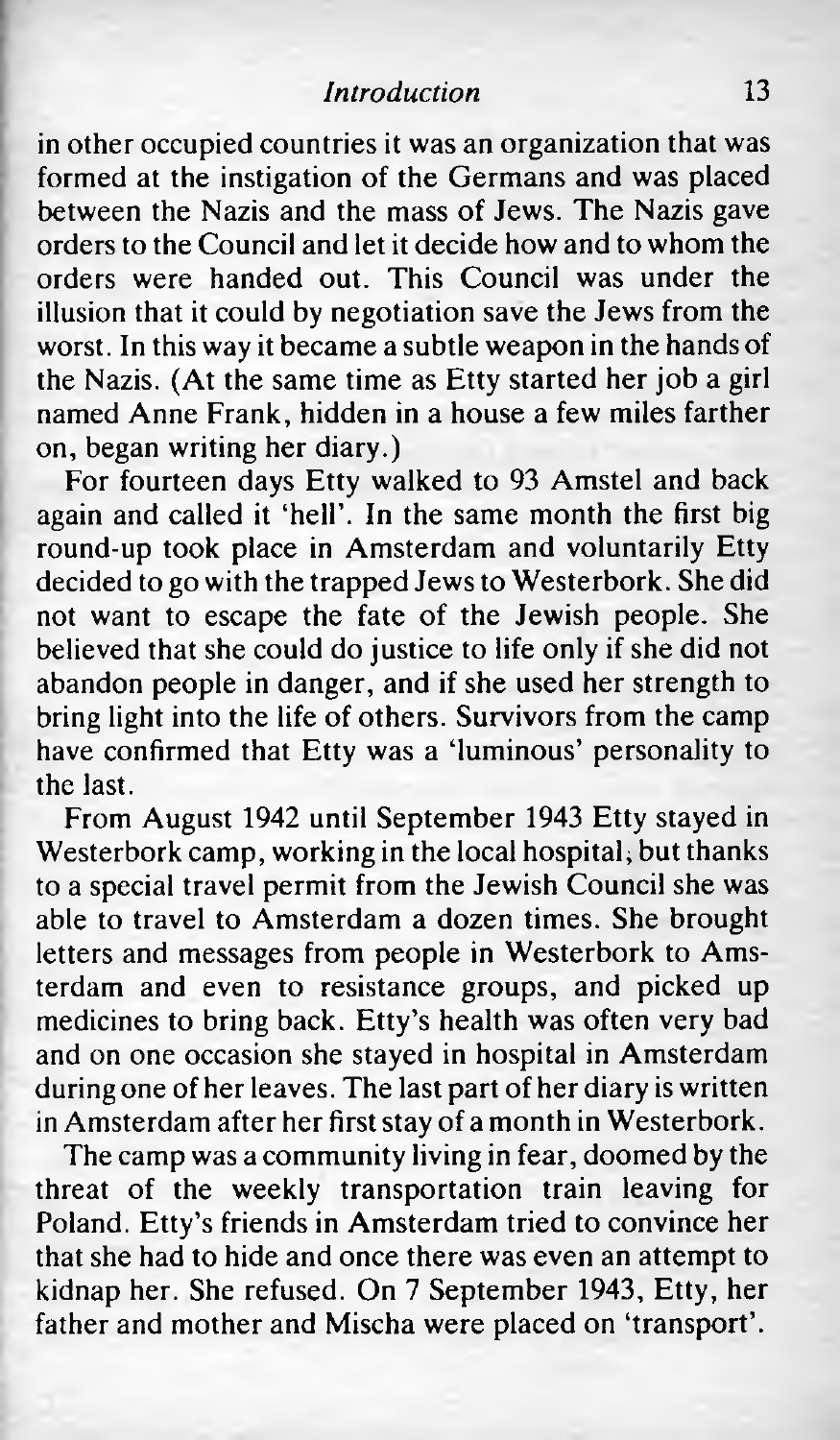# *The Diary*

SUNDAY, 9 MARCH [1941]. Here goes, then. This is a painful and well-nigh insuperable step for me: yielding up so much that has been suppressed to a blank sheet of lined paper. The thoughts in my head are sometimes so clear and so sharp and my feelings so deep, but writing about them comes hard. The main difficulty, I think, is a sense of shame. So many inhibitions, so much fear of letting go, of allowing things to pour out of me, and yet that is what I must do if I am ever to give my life a reasonable and satisfactory purpose. It is like the final, liberating scream that always sticks bashfully in your throat when you make love. I am accomplished in bed, just about seasoned enough I should think to be counted among the better lovers, and love does indeed suit me to perfection, and yet it remains a mere trifle, set apart from what is truly essential, and deep inside me something is still locked away. The rest of me is like that, too. I am blessed enough intellectually to be able to fathom most subjects, to express myself clearly on most things; I seem to be a match for most of life's problems, and yet deep down something like a tightly-wound ball of twine binds me relentlessly and at times I am nothing more or less than a miserable, frightened creature, despite the clarity with which I can express myself.

Let me fix that moment earlier *Missimormos*. *arthough* if has nearly slipped from mv #raso again. Inrough sneei brainwork I got the better or-5. TOF san instant.x the penetrating, clear gaze, his \*iHk sensuat-montas numlike, burly figure and his feather-hent; easy movements. In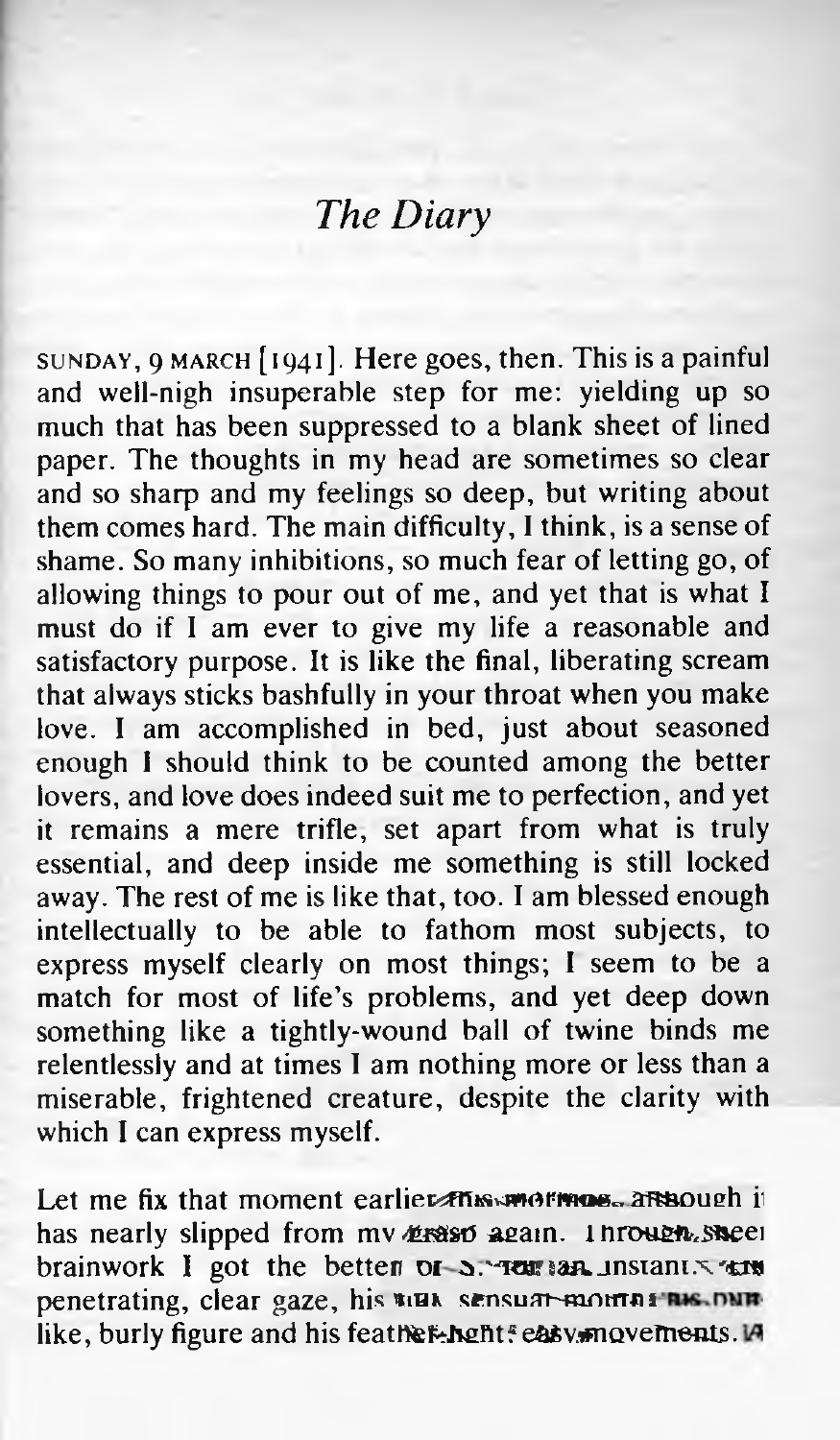54-year-old in whom the struggle between the spirit and the flesh is still in full cry. And it seemed as if I were being crushed under the weight of that struggle. I lay buried under his personality and could not get away; my own problems, which seemed to be much of the same kind, made me flounder. I can't really put it into words; in any case I am not yet as honest with myself as I should be, and it is always hard to get to the bottom of things with words.

First impression after a few minutes: a face that was not sensual, un-Dutch, a not unfamiliar type, not altogether sympathetic.

Second impression: intelligent, incredibly wise, age-old grey eyes, which drew one's attention from the full mouth, but not for long or altogether. I was awed by his skill, his ability to read my deepest conflicts from my second face: my hands. There was an oddly disagreeable moment, when my attention slipped and I thought he was referring to my parents when, in fact, he meant me: 'philosophically and intuitively gifted,' he said, and more in the same vein. He spoke as one might when giving sweets to a small child. 'Happy now? Look, here you are, you've got all these marvellous qualities, so why aren't you happy now?' I felt an instant dislike, a sense of humiliation, though it was probably only my aesthetic feelings that were hurt. Anyway, I thought he was pretty odious just then. But later those marvellously human eyes, sizing me up from out of grey depths, rested again on my own. I would dearly have liked to kiss those eyes.

Now that I think about it, there was another time, that Monday morning some weeks ago now, when he disgusted me. A year before, a pupil of his, Miss  $\text{Holm}$ , had come to see him, covered from head to toe with eczema. Became his patient. Was cured. Now worships him, in a manner of speaking, although I'm not quite sure what manner that is exactly. My arrogance took over at one point and I said I'd prefer to solve my own problems.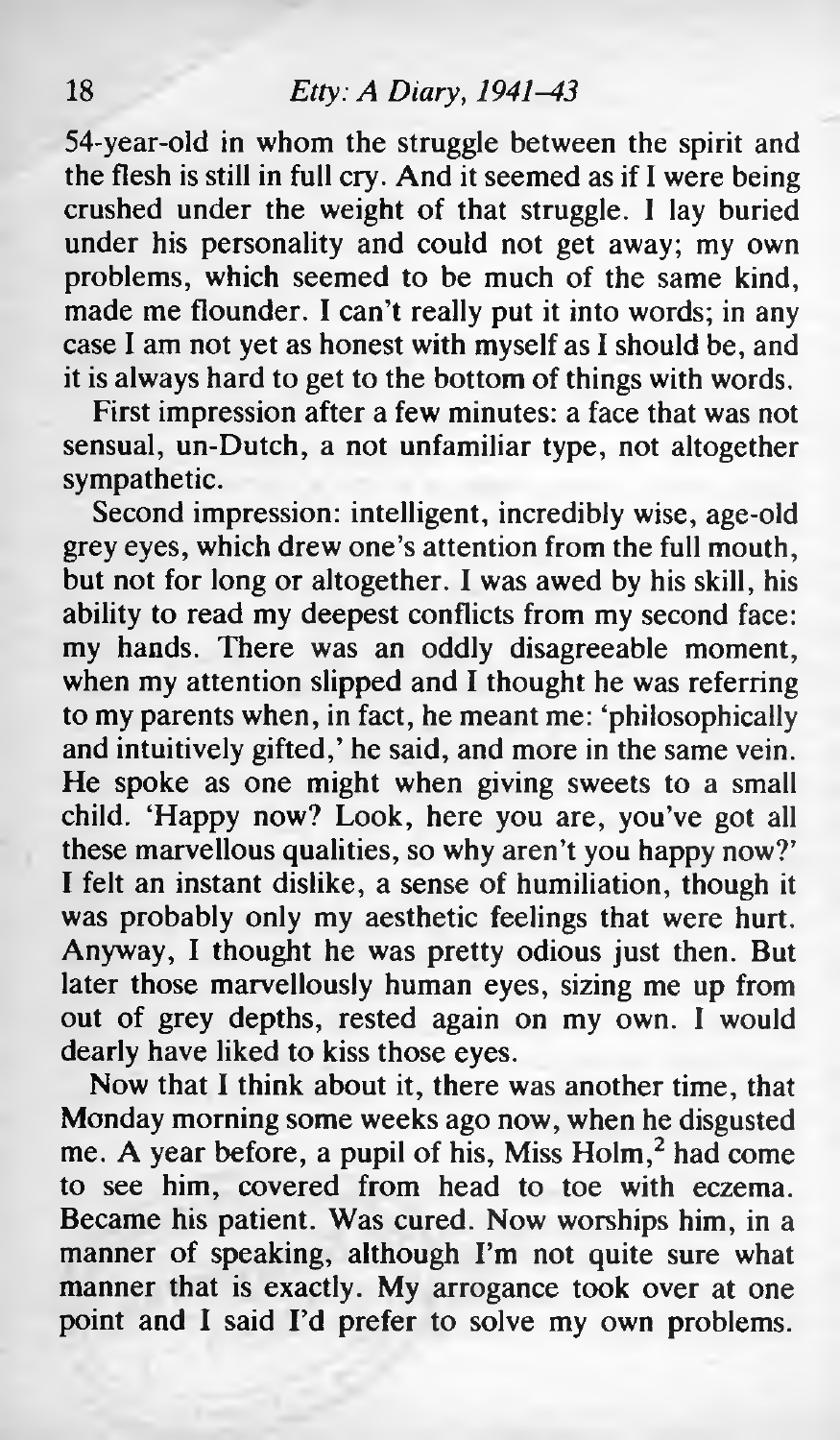Meaningfully Miss Holm said, 'No man is an island.' That had a nice, convincing ring to it. And then she spoke about the eczema that had afflicted her, including her face, so badly. And S. turned towards her with a gesture I can't recall accurately any longer but which I found very unpleasant: 'And what's your complexion like now, then, eh?' He could have been talking about a cow at market. I don't know, but I thought he was vile at that moment, sensual, a bit cynical, and yet there was something else about him too.

Then, at the end of the session: 'Now we must ask ourselves, what can we do to help this person?' Or maybe it was, 'This person needs help.' By that point I had been won over by the demonstration of his skill and I felt in need of his help.

And then there was his lecture. I only went to it so that I could watch him from a distance, examine him from afar before yielding myself unreservedly to him. The impression was good. First-rate lecture.

A charming man. Charming smile, despite the false teeth. I fell under the spell of the inner freedom that seemed to emanate from him, of the suppleness, ease, and singular grace of his heavy body. His face looked quite different again - it seems different every time I see it; back home, by myself, I cannot conjure it up in my mind. I try to assemble all the pieces I know as one might a jigsaw puzzle, but they refuse to fit together, remain in dimlyseen conflict. Sometimes I get a quick, clear glimpse of the face before me, but then it falls apart again into disparate pieces. Most annoying.

There were many attractive women and girls at his lecture. I was touched by the almost palpable love he was shown by several 'Aryan' girls  $-$  he, the Jew who had fled from Berlin, who had to come all the way from Germany to help them to inner peace. In the corridor stood a slender young girl,<sup>3</sup> with a peaky, delicate, not altogether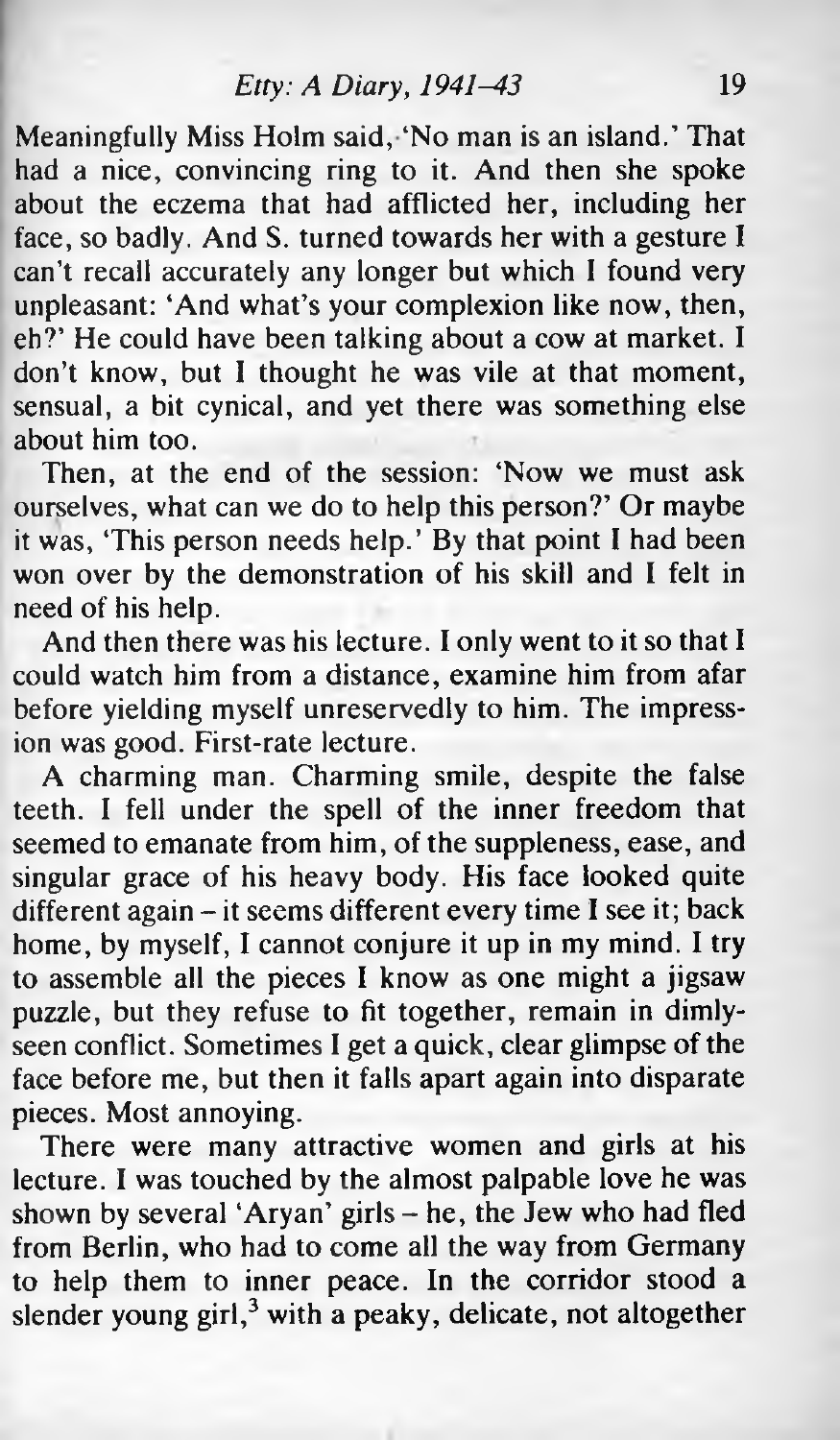healthy-looking face. As he passed – it was the interval – S. exchanged a few words with her and she gave a smile so charged with devotion, so obviously from the very depths of her soul, and so intense, that it almost hurt me. I was suddenly filled with a vague sense of unease, wondered whether all was really as it seemed, had the feeling: that man is stealing this young girl's smile, and all the tenderness this child bears him is stolen from someone else, from the man who will later be her own. What he did was pretty mean and unfair. He was clearly a dangerous man.

Next visit. 'I can only afford 20 guilders.' 'That's all right, you can come for two months, and I shan't turn you away after that either, if you still need me, that is.'

I had done it now, me with my 'spiritual constipation'. He would bring order to my inner chaos, harness the forces now at loggerheads within me. He took me metaphorically by the hand and said, look, that's how you should live. All my life I had had the feeling that, for all my apparent self-reliance, if someone came along, took me by the hand and bothered about me, I would be only too willing and eager to deliver myself up to his care. And there he was now, this complete stranger, this S. with his complicated face. And in just one week he worked wonders with me, almost in spite of myself. Gymnastics, breathing exercises, and illuminating, liberating words about my depression, my attitude to others and the like. Suddenly I was living differently, more freely, more *flowingly,* the costive feeling vanished, a little calm and order came into my life, at first entirely under the influence of his magical personality, but gradually with the assent of my own psyche, of my own awareness.

But to go back. 'Body and soul are one.' That was no doubt why he began to test my physical strength in a sort of wrestling match. It was apparently more than adequate for, remarkably enough, I floored the man, big though he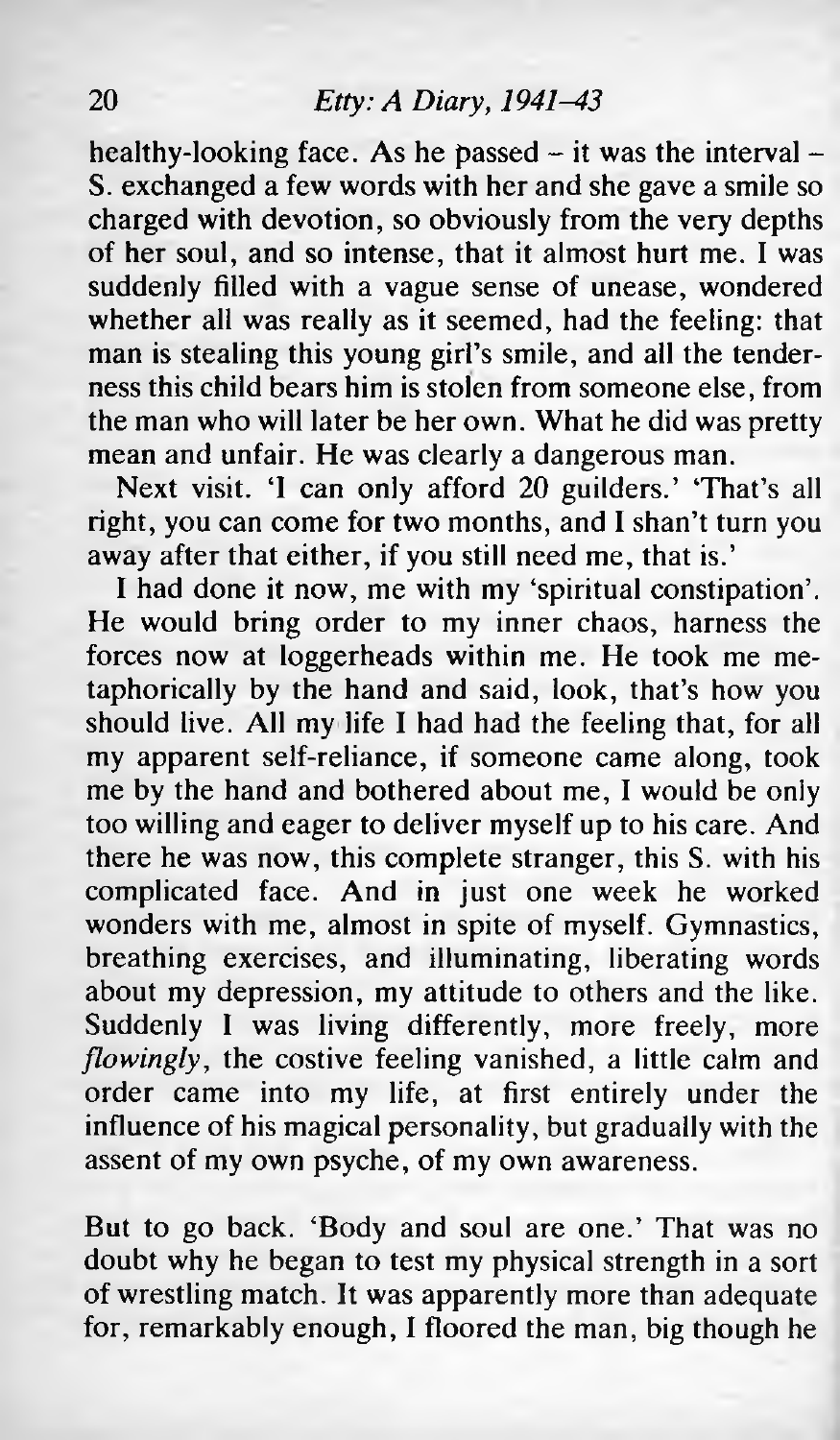#### *Etty: A Diary, 1941-43* 21

was. All my inner tensions, the bottled-up forces, broke free, and there he lay, physically and also mentally, as he told me later, thrown. No one had ever been able to do that to him before, and he could not conceive how I had managed it. His lip was bleeding. I was allowed to dab it clean with eau de cologne, an embarrassingly intimate thing to do. But then he was so 'free', so guileless, so open, so unaffected in his movements, even as we tumbled about together on the ground. And even when I, held tightly in his arms and finally tamed, lay under him, he remained 'objective', pure, while I surrendered to the physical spell he emanated. It all seemed so innocent, this wrestling, new and unexpected, and so liberating. It was not until later that it took hold of my fantasies.

SUNDAY NIGHT IN THE BATHROOM. Now I am immaculately clean from top to toe. Just the sound of his voice over the telephone tonight was enough to make my body betray me. But I swore like a navvy, telling myself that I was no longer a hysterical teenager. And I suddenly understood those monks who flagellate themselves to tame their sinful flesh. I fought a violent battle with myself. I raged, and then there was profound clarity and peace, and now I feel gloriously, immaculately clean inside and out. S. has been thrown again, for the umpteenth time. Will it go on like this for long? I am not in love with him, but sometimes I feel that his personality, not quite 'rounded' yet, still at odds with itself, is weighing me down. At the moment it is not. I can view him with detachment now: a living, battling man endowed with primitive strength, and yet spiritual, with penetrating eyes and a sensual mouth.

The day began so well, with my head bright and clear, and I made up my mind to write it all down later. But later came a really bad fit of depression, an inescapable pressure in my skull and gloomy thoughts, much too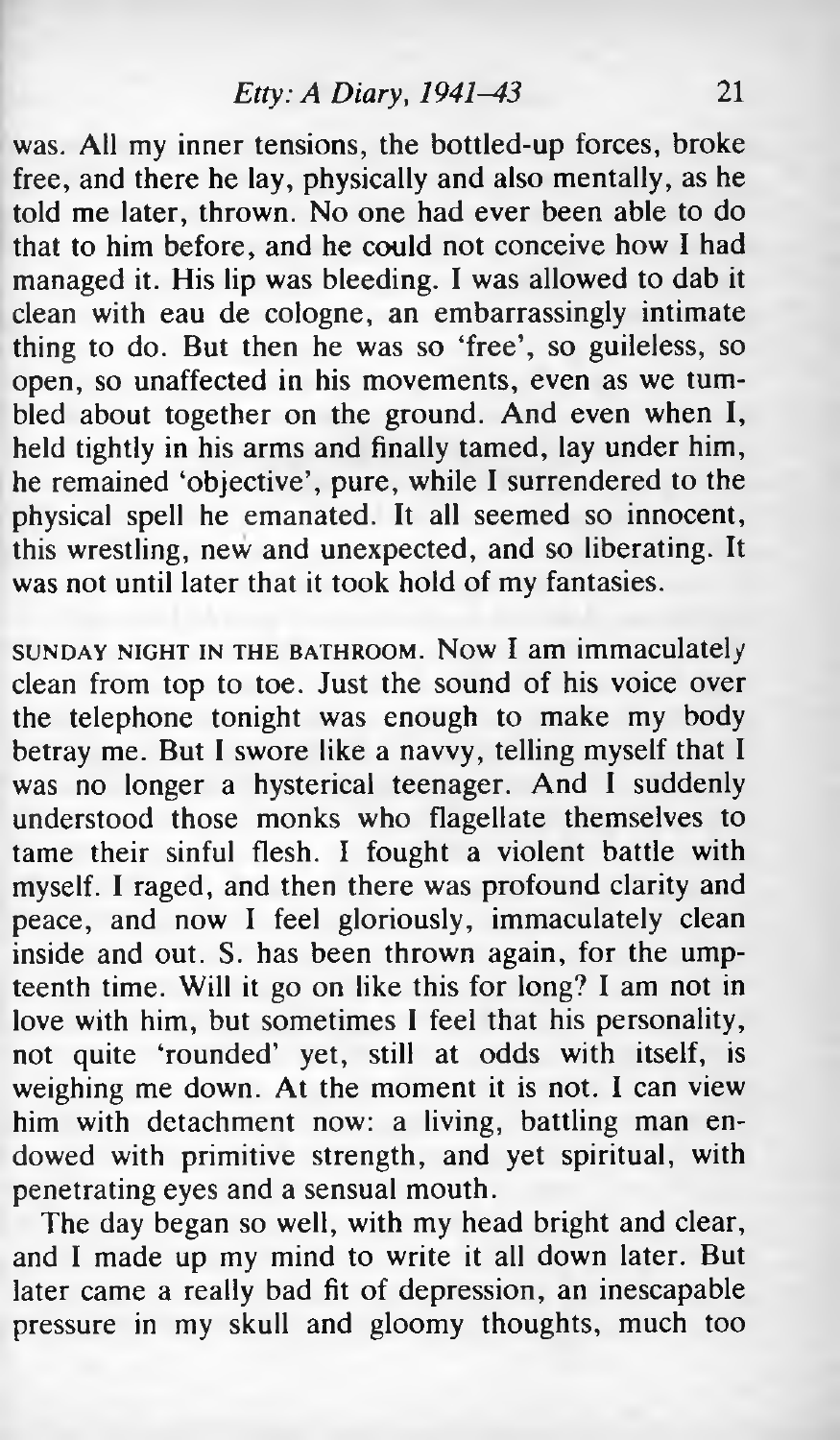gloomy to bear for long, and behind it all the emptiness of my quest; but that's something else I shall have to fight.

'Melodious rolls the world from God's right hand.' This line by Verwey<sup>4</sup> was stuck in my head all day. I too wanted to roll melodiously out of God's hand. And now goodnight.

MONDAY MORNING, 9 O'CLOCK. Come on, my girl, get down to work or God help you. And no more excuses either, no little headache here or a bit of nausea there, or I'm not feeling very well. That is absolutely out of the question. You've just got to work, and that's that. No fantasies, no grandiose ideas and no earth-shattering insights. Choosing a subject and finding the right words are much more important. And that is something I have to learn and for which I must fight to the death: all fantasies and dreams shall be ejected by force from my brain and I shall sweep myself clean from within, to make space for real studies, large and small. To tell the truth, I have never worked properly. It's the same with sex. If someone makes an impression on me, I can revel in erotic fantasies for days and nights on end. I don't think I ever realized how much energy that consumes, and how much it is bound to detract from any real contact. Reality does not chime with my imagination, because my imagination tends to run riot. That's how it was that time with S. as well. I had formed a fixed idea of my visit to him and I went there in a kind of rapture, leotard under my woollen dress. But everything turned out quite differently. He was matter-of-fact again and remote, and I instantly turned rigid. And the physical exercises weren't any good, either. When I stood there in my leotard, both of us looked as embarrassed as Adam and Eve after they had eaten the apple. He drew the curtains and locked the door, and his usual freedom of movement had gone and I would have liked to run away and weep, it felt so horrible when we were rolling about